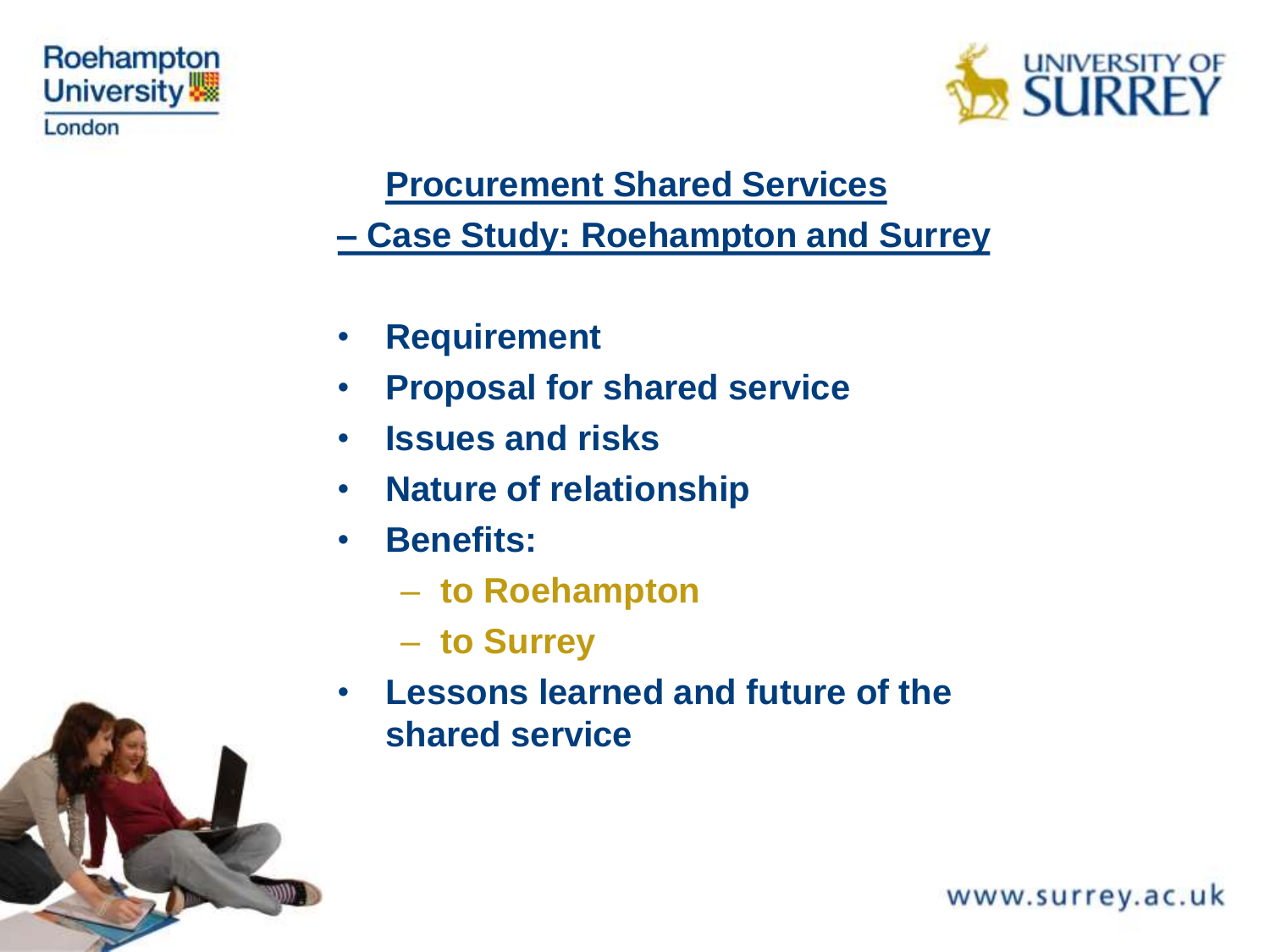



## **Requirement**

- **No dedicated/professional procurement staff at Roehampton**
- **Roehampton had need to implement VFM strategy, including significant procurement elements**
- **Roehampton transactional purchasing largely devolved via SUPC frameworks – the need was for occasional/high level procurement support not daily/transactional support**
- **Surrey procurement team was going through restructuring with probability of losing a post – opportunity to re-deploy capacity to keep team together**

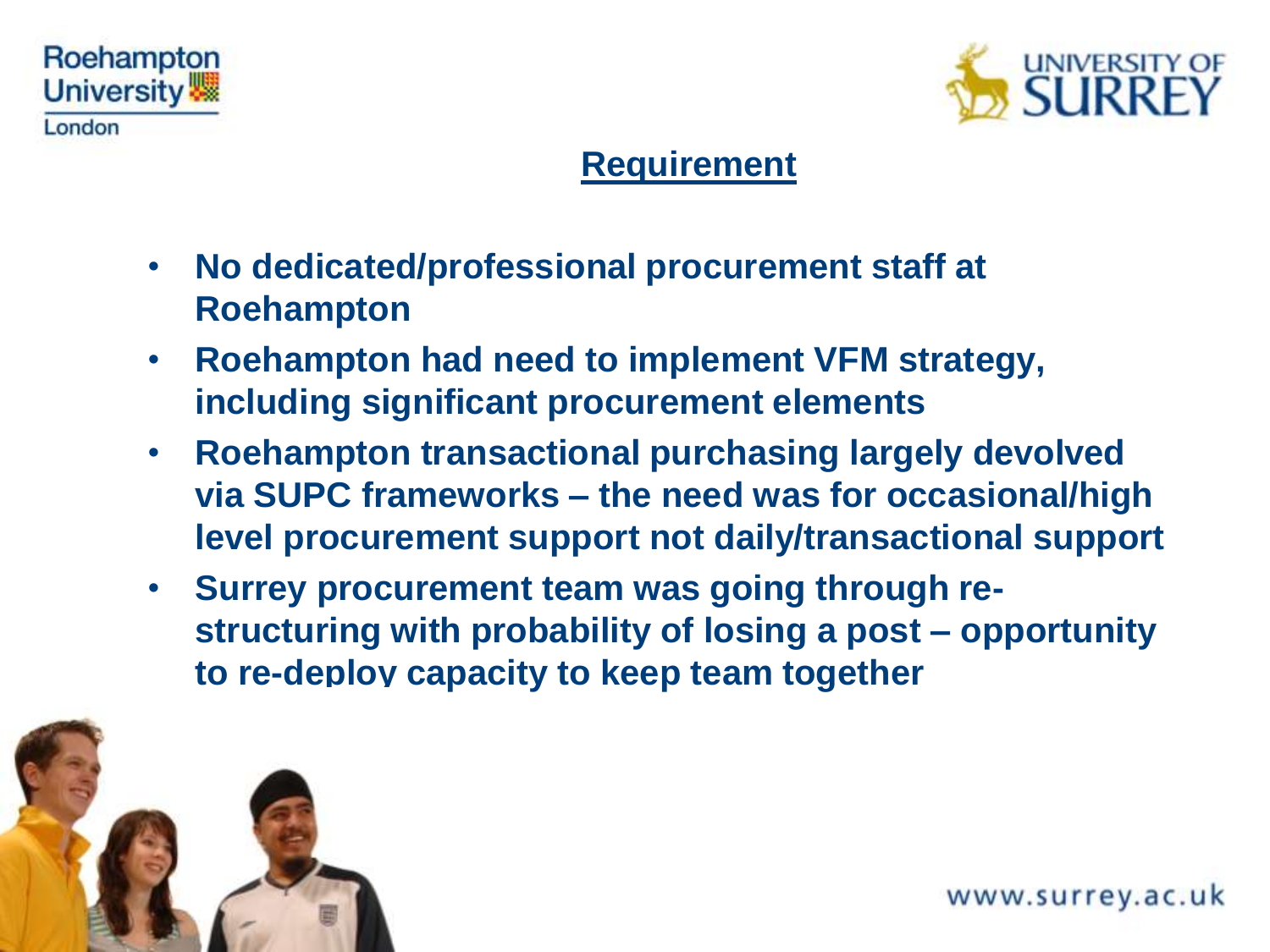



#### **Proposal for Shared Services Included**

- **Understanding of mutual objectives**
- **Scope of service/service delivery model (procurement strategy & processes, major procurements)**
- **Cost of service (daily rate? firm price? incentives?)**
- **Staff to be provided (team approach? on-site?)**
- **Benefits to customer**
- **Issues/risks**
- **Dependencies/assumptions/exclusions/Ts & Cs**



www.surrey.ac.uk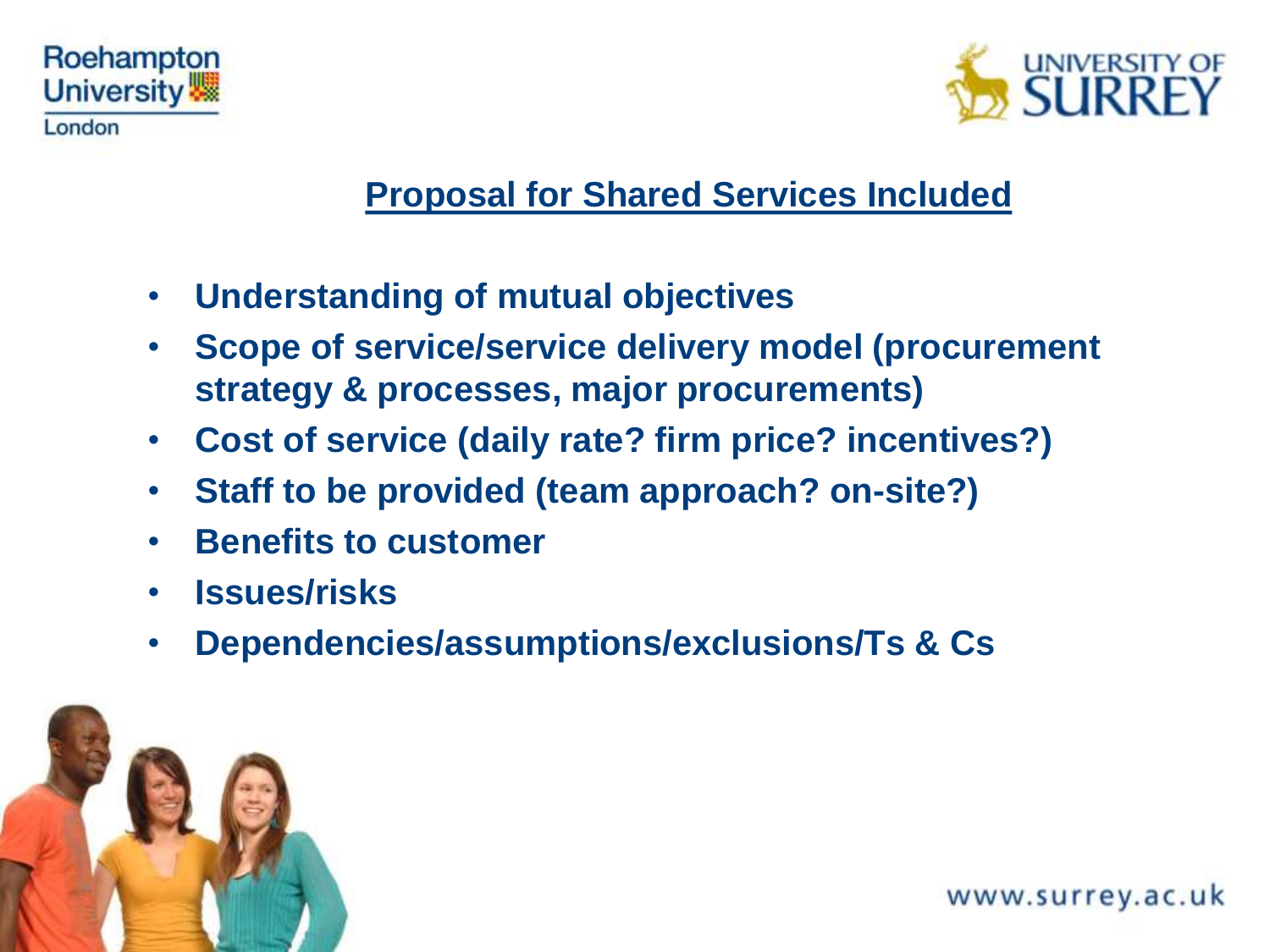



## **Issues and Risks Considered**

- **Legal (inc Teckel considerations)**
- **VAT**
- **Service Levels/KPIs**
- **Reporting arrangements**
- **Domestic (accommodation/parking, site visit, H&S briefing, IT access)**
- **Internal "political" issues**
- **Conflict in work priorities (and interests?)**
- **Loss of staff/commitment**
- **Failure to perform**



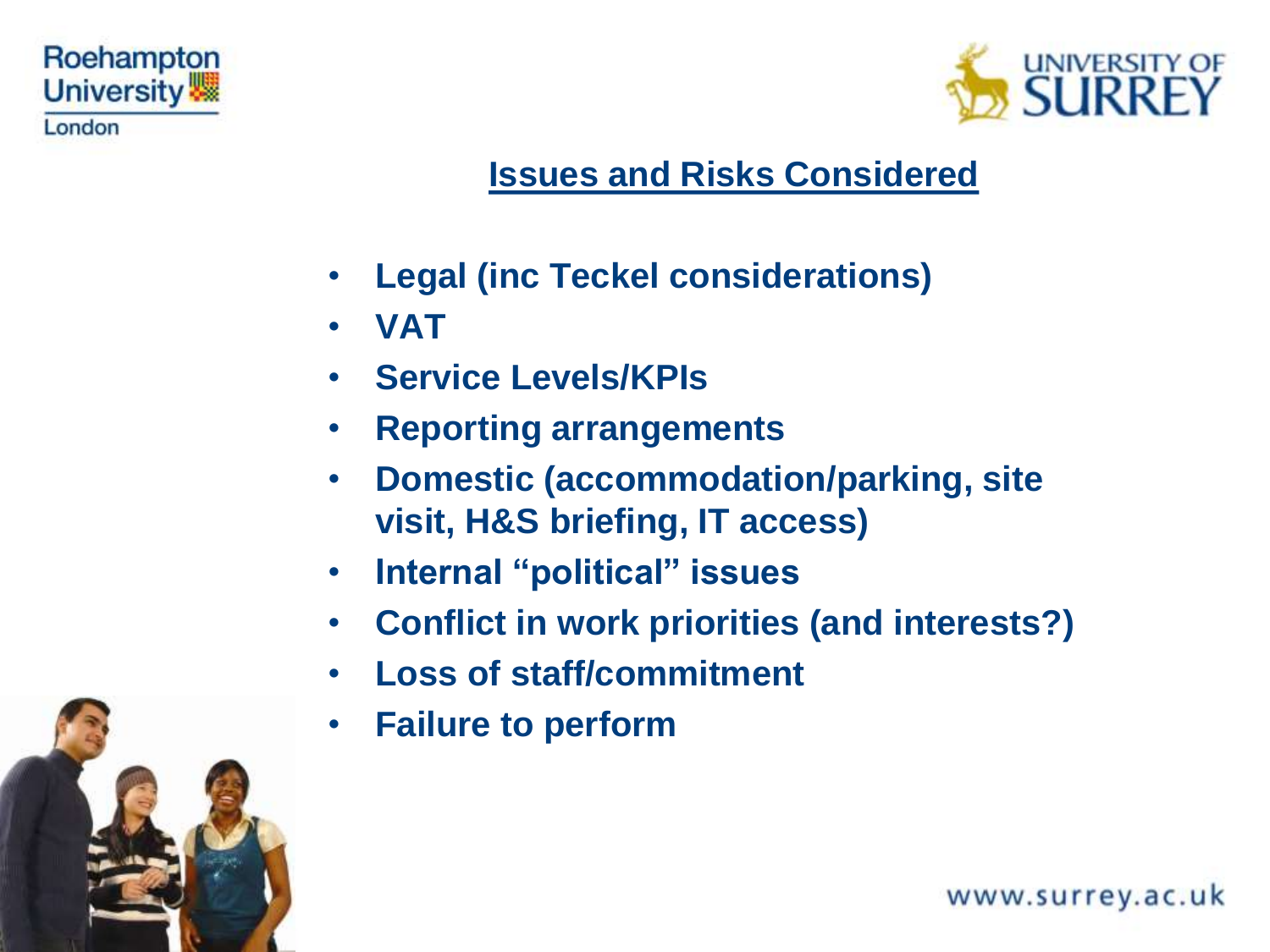



## **Nature of Relationship**

- **On-site (one day a week BUT flexible) plus remote support**
- **Annual commitment with min/max resource levels**
- **Contractual (customer/supplier), with hourly rate BUT…**
- **…treated as Roehampton staff rather than consultants**
- **Joint procurements, joint development of processes**
- **Major projects**
- **Training and knowledge transfer**
- **Strategic advice and input**
- **NOT transactional**

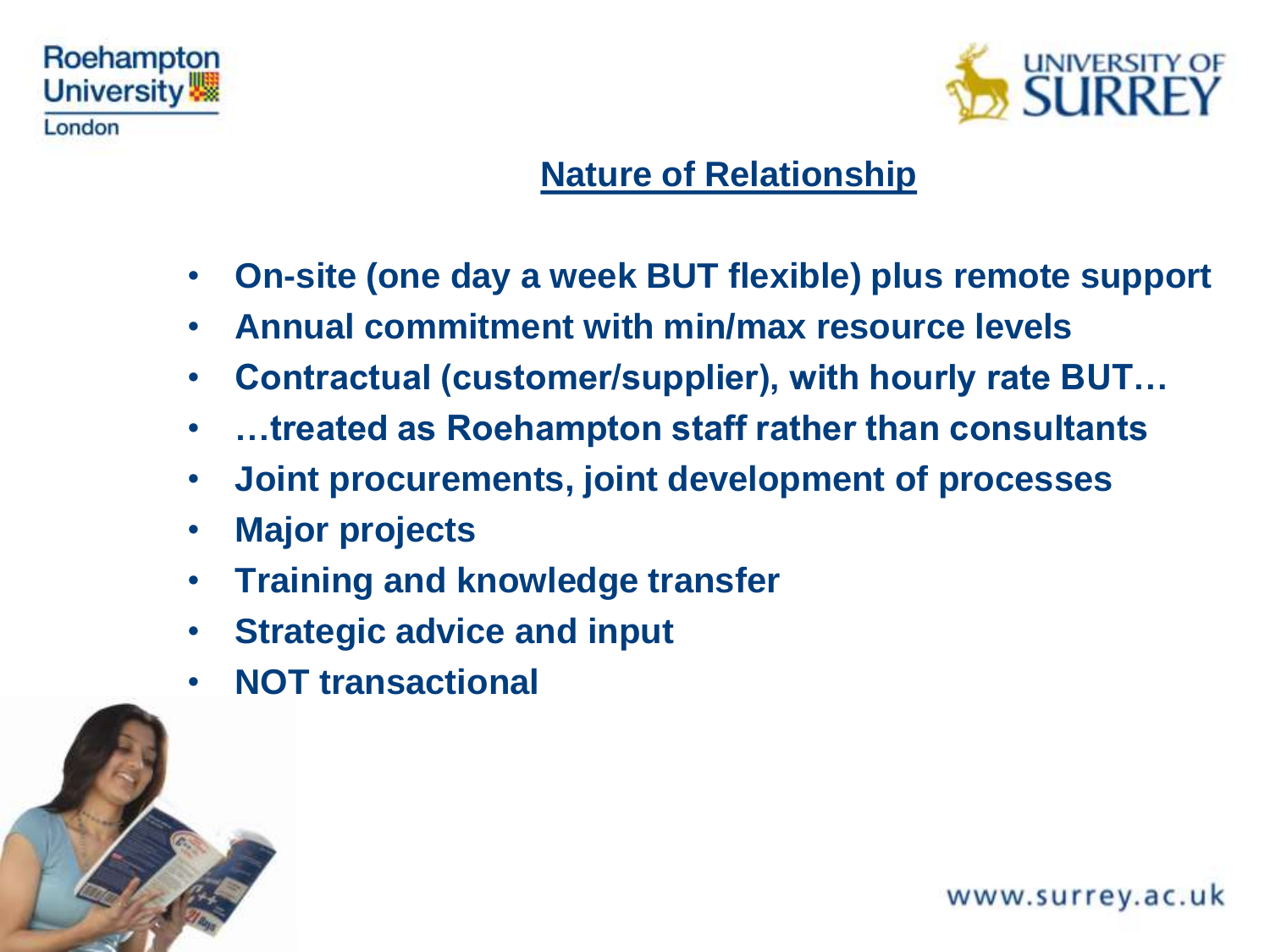



## **Benefits to Roehampton**

- **Access to experienced procurement professionals and support network (systems, contracts, processes, etc)**
- **Short learning curve, quick impact**
- **Credibility e.g. for corporate governance/audit purposes**
- **Cost : cheaper than employing senior procurement staff**
- **Wider benefits of co-operative procurement with Surrey (aggregation of spend, shared best practice, joint development of processes)**

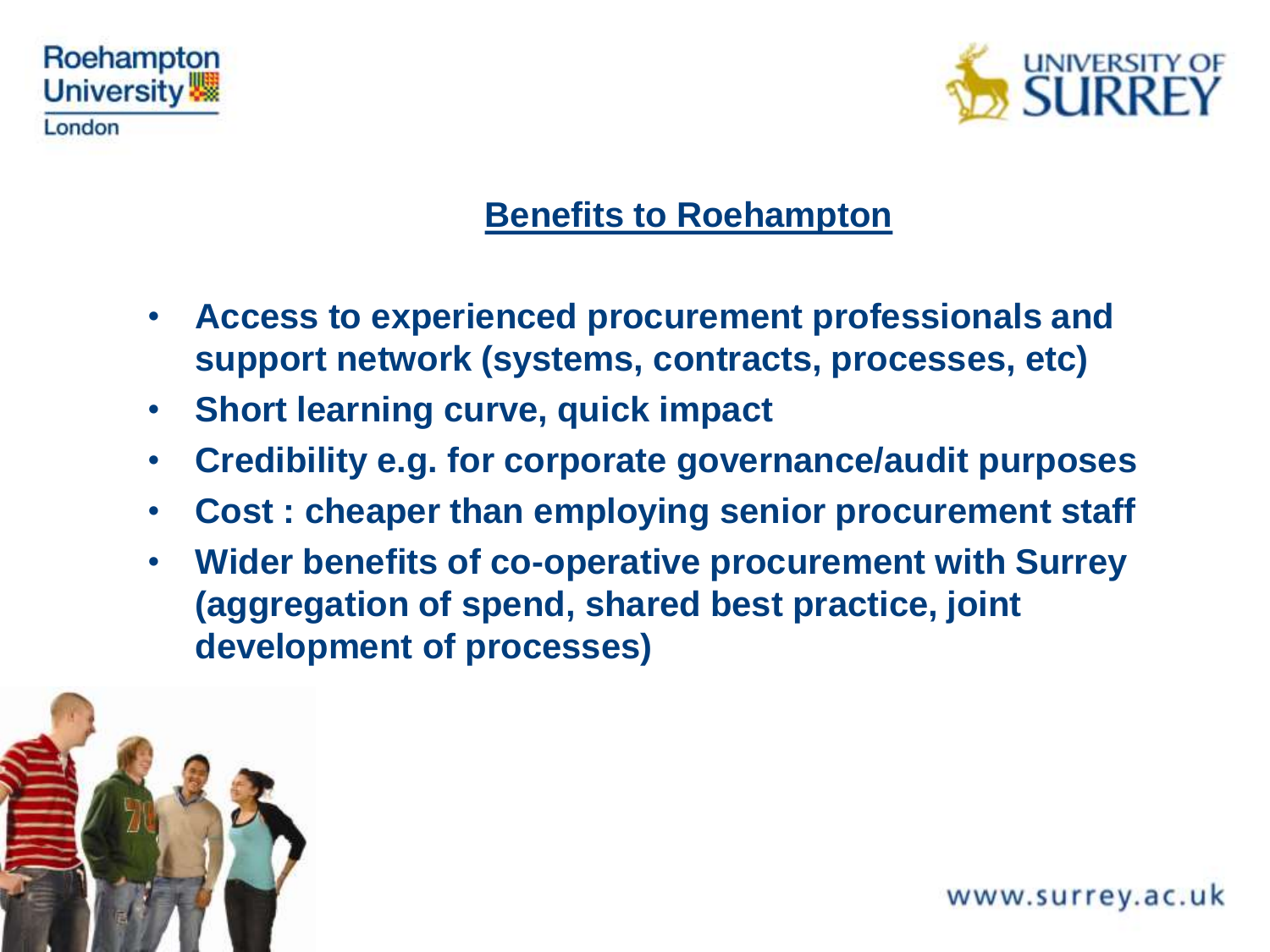



# **Benefits to Surrey**

- **Good use of spare capacity BUT it might need to be created at some point in future (this will require commitment from Roehampton)**
- **Good development opportunity for staff**
- **Good for Surrey's reputation externally**
- **Good for procurement's reputation internally (profile of procurement has been raised within Surrey)**
- **Income has helped finance procurement operations**
- **Shared best practice, joint initiatives, joint development of processes, aggregation of spend**